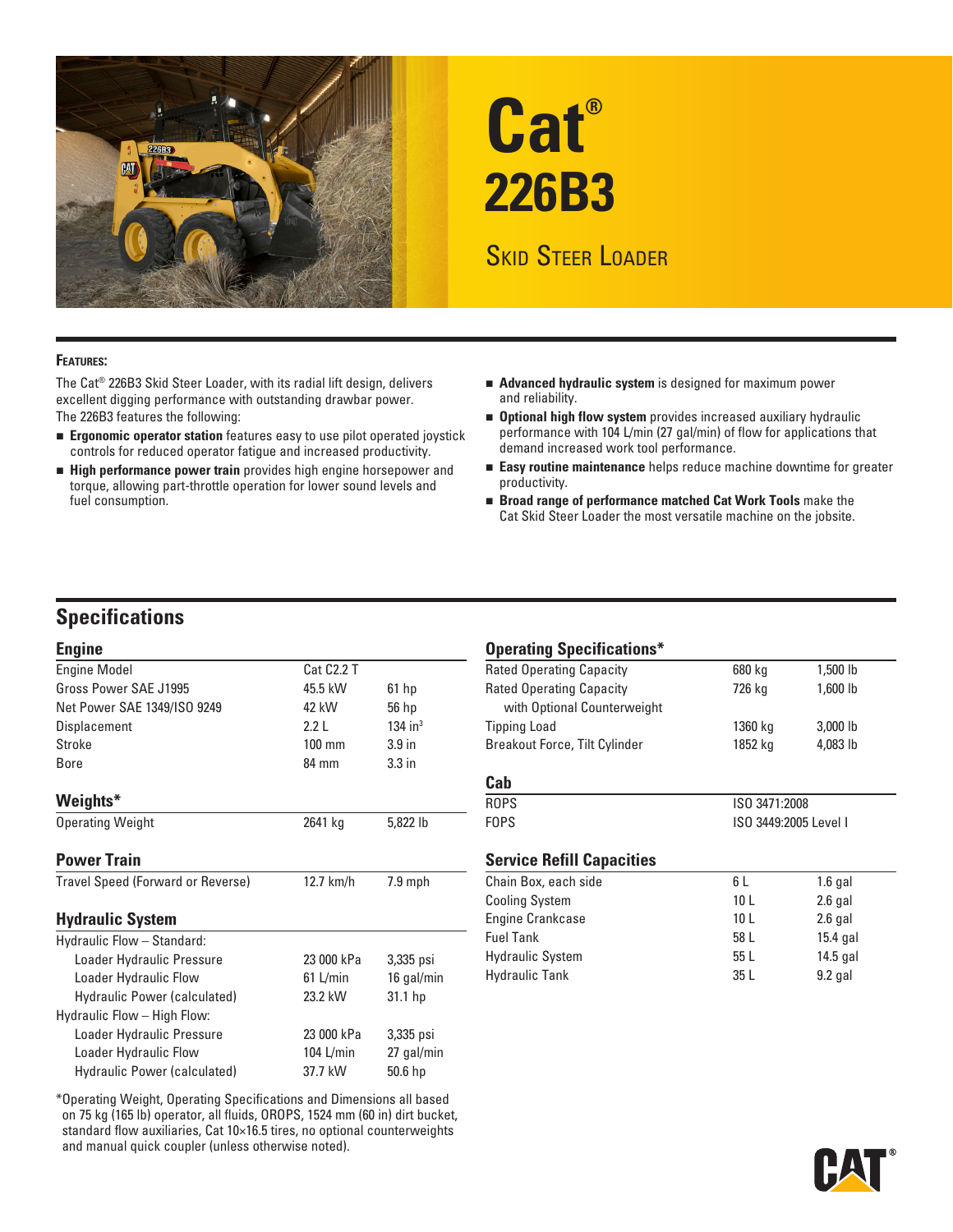# **226B3 Skid Steer Loader**





# **Dimensions\***

| 1 Wheelbase                                 | 986 mm           | 39 in    | 11 Departure Angle                             | $26^{\circ}$ |       |
|---------------------------------------------|------------------|----------|------------------------------------------------|--------------|-------|
| 2 Length w/o Bucket                         | 2519 mm          | 99 in    | 12 Bumper Overhang Behind Rear Axle            | 967 mm       | 38 in |
| 3 Length w/Bucket on Ground                 | 3233 mm          | $127$ in | 13 Maximum Dump Angle                          | $40^{\circ}$ |       |
| 4 Height to Top of Cab                      | 1950 mm          | 77 in    | 14 Vehicle Width over Tires                    | 1525 mm      | 60 in |
| 5 Maximum Overall Height                    | 3709 mm          | 146 in   | 15 Turning Radius from Center - Machine Rear   | 1502 mm      | 59 in |
| 6 Bucket Pin Height at Maximum Lift         | 2854 mm          | $112$ in | <b>16</b> Turning Radius from Center – Coupler | 1195 mm      | 47 in |
| 7 Bucket Pin Height at Carry Position       | $200 \text{ mm}$ | $8$ in   | 17 Turning Radius from Center - Bucket         | 1944 mm      | 77 in |
| 8 Reach at Maximum Lift and Dump            | $505 \text{ mm}$ | $20$ in  | 18 Maximum Reach w/Arms Parallel to Ground     | 1291 mm      | 51 in |
| <b>9 Clearance at Maximum Lift and Dump</b> | 2169 mm          | 85.4 in  | 19 Rack Back Angle at Maximum Height           | $81^{\circ}$ |       |
| <b>10 Ground Clearance</b>                  | 195 mm           | 8 in     |                                                |              |       |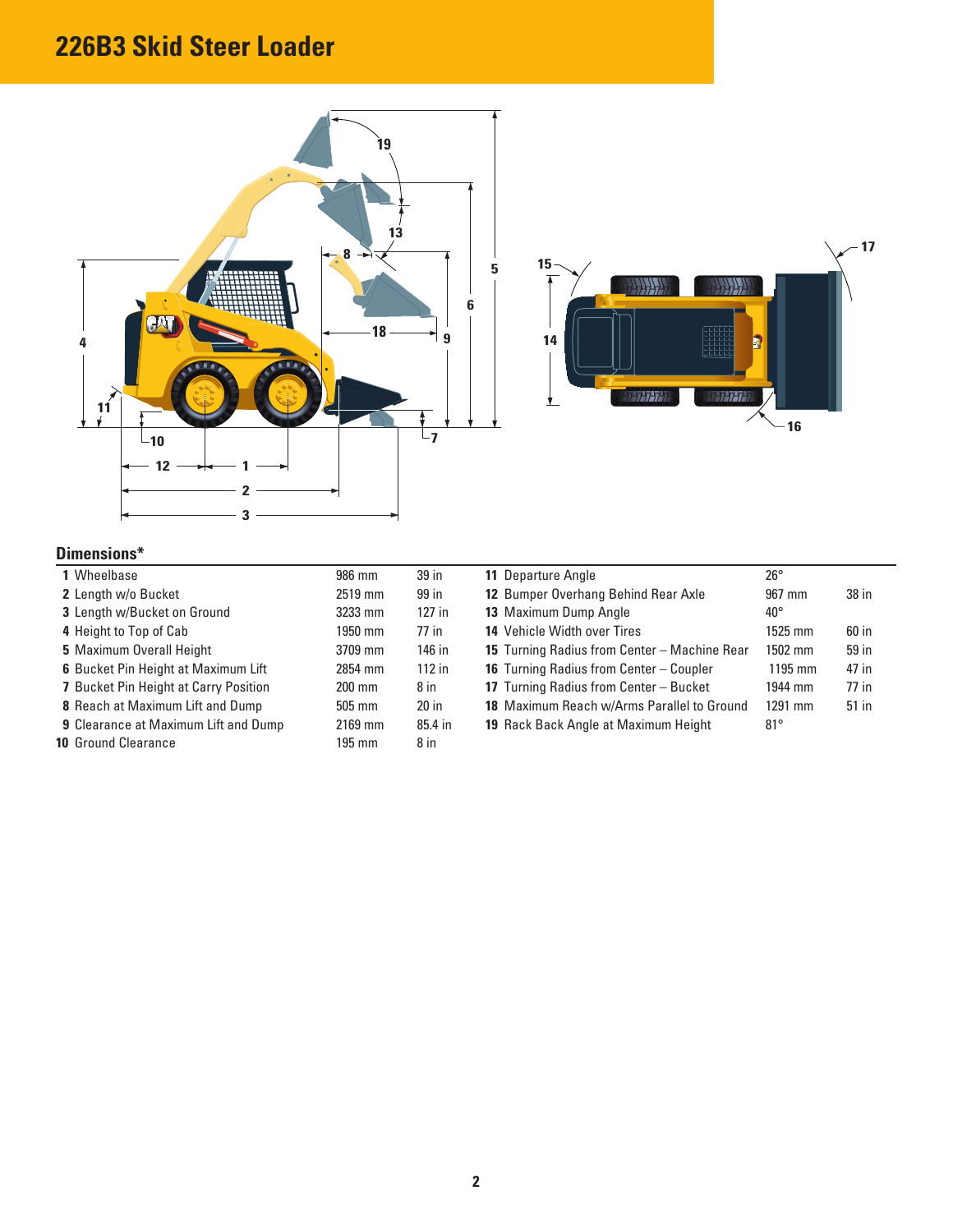# **MANDATORY EQUIPMENT**

- Hydraulics, Standard or High Flow
- **Quick Coupler, Mechanical or Hydraulic**
- Seat Belt, 50 mm  $(2 \text{ in})$  or 75 mm  $(3 \text{ in})$

# **COMFORT PACKAGE** *(must select one of the following)*

- Open ROPS (C0): Static Seat
- Open ROPS (C1): *Suspension Seat, Deluxe Headliner*
- Enclosed ROPS (C2): *C1* + Heater, *Cab Door*, *Side Windows*, *Cup Holder, Cab Debris Barrier*
- Enclosed ROPS (C3): *C2 + Air Conditioner*

# **STANDARD EQUIPMENT**

#### **ELECTRICAL**

- 12 volt Electrical System
- 85 ampere Alternator
- Automatic Glow Plug Activation
- Ignition Key Start/Stop Switch
- Lights: Gauge Backlighting, Two Rear Tail Lights, Two Adjustable Front *and Rear Halogen Lights, Dome Light*

#### **OPERATOR ENVIRONMENT**

- Gauges: *Fuel Level, Hour Meter*
- Operator Warning System Indicators: Air *Filter Restriction, Alternator Output, Armrest Raised/Operator Out of Seat, Engine Coolant Temperature, Engine Oil Pressure, Glow Plug Activation, Hydraulic Filter Restriction, Hydraulic Oil Temperature, Parking Brake Engaged*
- Vinyl Seat
- Pull Down Ergonomic Contoured Armrest
- Control Interlock System, when operator leaves seat or armrest raised: *Hydraulic System Disables, Hydrostatic Transmission Disables, Parking Brake Engages*
- ROPS Cab, Open, Tilt Up
- **FOPS, Level I**
- Top and Rear Windows
- Floor Mat
- **Interior Rear View Mirror**
- 12 volt Electric Socket
- Backup Alarm
- **Horn**

# **CONTROL PACKAGE** *(must select one of the following)*

- Control Package 1: *On/Off Auxiliary Hydraulics Basic*
- Control Package 2: *Proportional Auxiliary Hydraulics Deluxe*
- Control Package 3: *Proportional Auxiliary Hydraulics Deluxe*, *Work Tool Harness*
- Control Package 4: *High Flow Hydraulics*

# **POWER TRAIN**

- Cat C2.2 T Diesel Engine is U.S. EPA Tier 4 Interim/EU Stage IIIA/ Bharat Stage III Equivalent and meets Brazil Mar-1 emission standards
- Air Cleaner, Dual Element, Radial Seal
- S.O.S<sup>SM</sup> Sampling Valve, Hydraulic Oil
- Filters: Spin on, Hydraulic
- Filters: Bayonet-type, Fuel and Water Separator
- Tilt Up Radiator/Hydraulic Oil Cooler
- **Muffler, Standard**
- Spring Applied, Hydraulically Released Parking Brakes
- Hydrostatic Transmission
- **Four Wheel Chain Drive**

#### **OTHER**

- Engine Enclosure, Lockable
- Extended Life Antifreeze, -36° C (-33° F)
- Machine Tie Down Points (4)
- Support, Lift Arm
- Hydraulic Oil Level Sight Gauge
- Radiator Coolant Level Sight Gauge
- Radiator, Expansion Bottle
- Cat ToughGuard<sup>™</sup> Hose
- Auxiliary, Hydraulics, Continuous Flow
- **Heavy Duty, Flat Faced Quick Disconnects**
- Split D-Ring to Route Work Tool Hoses Along Side of Left Lift Arm
- Electrical Outlet, Beacon
- Belly Pan Cleanout

# **OPTIONAL ATTACHMENTS**

- Counterweight, increases rated operating capacity 45 kg (100 lb)
- Variable Speed Demand Fan
- Beacon, Rotating
- Engine Block Heater 120V or 240V
- Oil, Hydraulic, Cold Operation
- Paint, Custom
- Heavy Duty Battery, 880 CCA